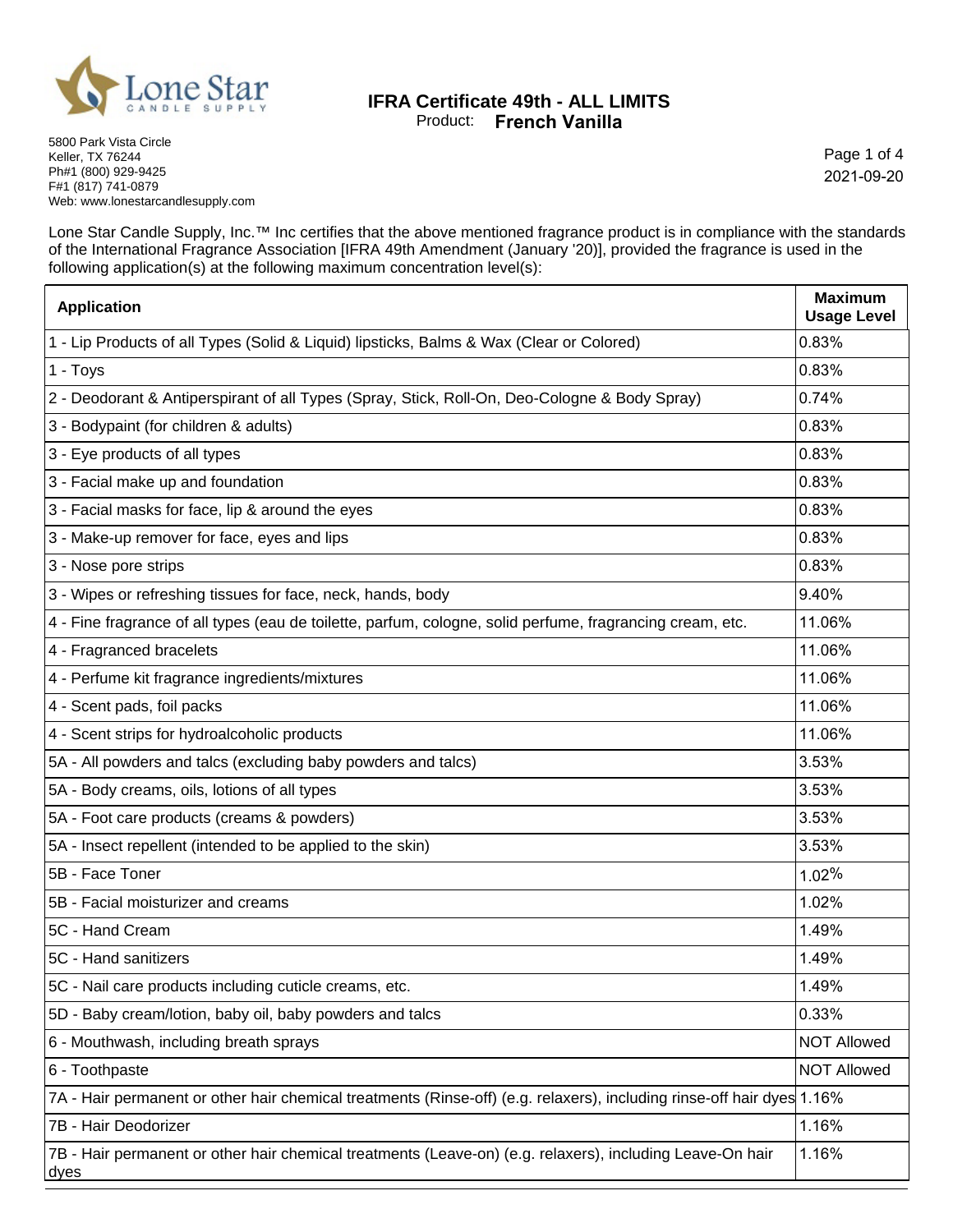

5800 Park Vista Circle Keller, TX 76244 Ph#1 (800) 929-9425 F#1 (817) 741-0879 Web: www.lonestarcandlesupply.com

## **IFRA Certificate 49th - ALL LIMITS** Product: **French Vanilla**

Page 2 of 4 2021-09-20

| <b>Application</b>                                                                                                                             | <b>Maximum</b><br><b>Usage Level</b> |
|------------------------------------------------------------------------------------------------------------------------------------------------|--------------------------------------|
| 7B - Hair sprays of all types (pumps, aerosol sprays, etc.)                                                                                    | 1.16%                                |
| 7B - Hair styling aids Non-Sprays (mousse, gels, leave in conditioners)                                                                        | 1.16%                                |
| 7B - Shampoo - Dry (waterless shampoo)                                                                                                         | 1.16%                                |
| 8 - Baby Wipes                                                                                                                                 | 0.33%                                |
| 8 - Intimate wipes                                                                                                                             | 0.33%                                |
| 8 - Tampons                                                                                                                                    | 0.33%                                |
| 8 - Toilet Paper (wet)                                                                                                                         | 0.33%                                |
| 9 - All depilatories (including facial) and waxes for mechanical hair removal                                                                  | 3.42%                                |
| 9 - Baby wash, bath, shampoo                                                                                                                   | 3.42%                                |
| 9 - Bar Soap                                                                                                                                   | 3.42%                                |
| 9 - Bath gels, foams, mousses, salts, oils and other products added to bathwater                                                               | 3.42%                                |
| 9 - Body washes and shower gels of all types                                                                                                   | 3.42%                                |
| 9 - Cleanser for face, eyes and lips                                                                                                           | 3.42%                                |
| 9 - Conditioner (rinse-off)                                                                                                                    | 3.42%                                |
| 9 - Foot care products (feet are placed in a bath for soaking)                                                                                 | 3.42%                                |
| 9 - Liquid soap                                                                                                                                | 3.42%                                |
| 9 - Shampoo of all type                                                                                                                        | 3.42%                                |
| 9 - Shampoos for pets                                                                                                                          | 3.42%                                |
| 9 - Shaving creams of all types (stick, gels, foams, etc.)                                                                                     | 3.42%                                |
| 10A - Dry cleaning kits                                                                                                                        | 3.42%                                |
| 10A - Fabric softeners of all types including fabric softener sheets                                                                           | 3.42%                                |
| 10A - Floor wax                                                                                                                                | 3.42%                                |
| 10A - Fragranced oil for lamp ring, reed diffusers, pot-pourri, etc.                                                                           | 3.42%                                |
| 10A - Hand dishwashing detergent (including concentrates)                                                                                      | 3.42%                                |
| 10A - Hand wash laundry detergent (including concentrates)                                                                                     | 3.42%                                |
| 10A - Hard surface cleaners of all types (bathroom and kitchen cleansers, furniture polish, etc.)                                              | 3.42%                                |
| 10A - Household cleaning products, leather cleaning wipes, stain removers, fabric enhancing sprays,                                            | 3.42%                                |
| 10A - Household cleaning products, other types including fabric cleaners, soft surface cleaners, carpet<br>cleaners, furniture polishes sprays | 3.42%                                |
| 10A - Household cleaning products, treatment products for textiles (starch sprays, fabric treated with<br>fragrances after wash, deodorizers)  | 3.42%                                |
| 10A - Laundry pre-treatment of all types (e.g. paste, sprays, sticks)                                                                          | 3.42%                                |
| 10A - Machine laundry detergents with skin contact (e.g. liquids, powders) including concentrates                                              | 3.42%                                |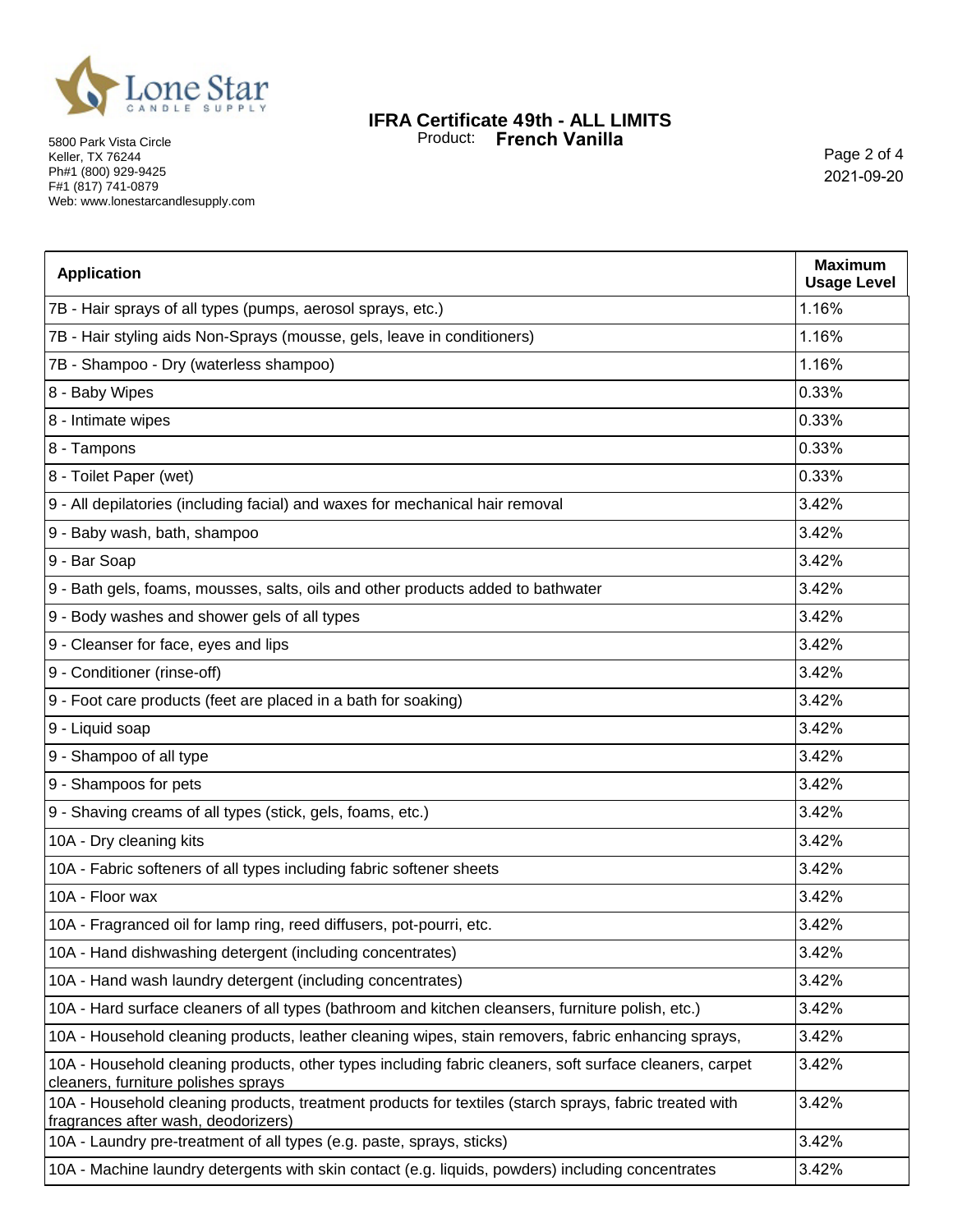

5800 Park Vista Circle Keller, TX 76244 Ph#1 (800) 929-9425 F#1 (817) 741-0879 Web: www.lonestarcandlesupply.com

## **IFRA Certificate 49th - ALL LIMITS** Product: **French Vanilla**

Page 3 of 4 2021-09-20

| <b>Application</b>                                                                                                                  | <b>Maximum</b><br><b>Usage Level</b> |
|-------------------------------------------------------------------------------------------------------------------------------------|--------------------------------------|
| 10A - Odored distilled water (that can be added to steam irons)                                                                     | 3.42%                                |
| 10A - Toilet seat wipes                                                                                                             | 3.42%                                |
| 10B - Aerosol/spray insecticides                                                                                                    | 11.06%                               |
| 10B - Air freshener sprays, including aerosol and pump                                                                              | 11.06%                               |
| 10B - Sprays (of all types) applied to animals                                                                                      | 11.06%                               |
| 11A - Adult incontinence pant, pad                                                                                                  | 0.33%                                |
| 11A - Diapers (baby & adult)                                                                                                        | 0.33%                                |
| 11A - Feminine hygiene conventional pads, liners, interlabial pads                                                                  | 0.33%                                |
| 11A - Toilet paper (dry)                                                                                                            | 0.33%                                |
| 11B - Facial masks (paper/protective) e.g. surgical masks not used as medical device                                                | 0.33%                                |
| 11B - facial tissues (dry tissues)                                                                                                  | 0.33%                                |
| 11B - Fertilizers, Solid (pellet or powder)                                                                                         | 0.33%                                |
| 11B - Napkins                                                                                                                       | 0.33%                                |
| 11B - Paper towels                                                                                                                  | 0.33%                                |
| 11B - Scented socks, gloves                                                                                                         | 0.33%                                |
| 11B - Tights with moisturizers                                                                                                      | 0.33%                                |
| 11B - Wheat bags                                                                                                                    | 0.33%                                |
| 12 - Air delivery systems                                                                                                           | No Restrictions                      |
| 12 - Air fresheners and fragrancing of all types (Concentrated Aerosol metered doses, plug-ins, closed<br>systems, solid substrate) | No Restrictions                      |
| 12 - Air fresheners and fragrancing of all types (incense, liquid refills (Cartridge), air freshening crystals)                     | No Restrictions                      |
| 12 - Air fresheners and fragrancing of all types (membrane delivery, electical, powders, fragrancing sachets) No Restrictions       |                                      |
| 12 - Candles of all types (including encased)                                                                                       | No Restrictions                      |
| 12 - Cat litter                                                                                                                     | No Restrictions                      |
| 12 - Cell phone cases                                                                                                               | No Restrictions                      |
| 12 - Deodorizers/maskers not intended for skin contact (e.g. fabric drying machine deodorizers, carpet<br>powders)                  | No Restrictions                      |
| 12 - Dishwash detergent and deodorizers - for Machine Wash                                                                          | No Restrictions                      |
| 12 - Fuels                                                                                                                          | No Restrictions                      |
| 12 - Insecticides (e.g. mosquito coil, paper, electrical, for clothing) excluding aerosols/sprays                                   | No Restrictions                      |
| 12 - Joss sticks or incense sticks                                                                                                  | No Restrictions                      |
| 12 - Laundry detergents with minimal skin contact (e.g. liquid tabs, pods)                                                          | No Restrictions                      |
| 12 - Olfactive Board Games                                                                                                          | No Restrictions                      |